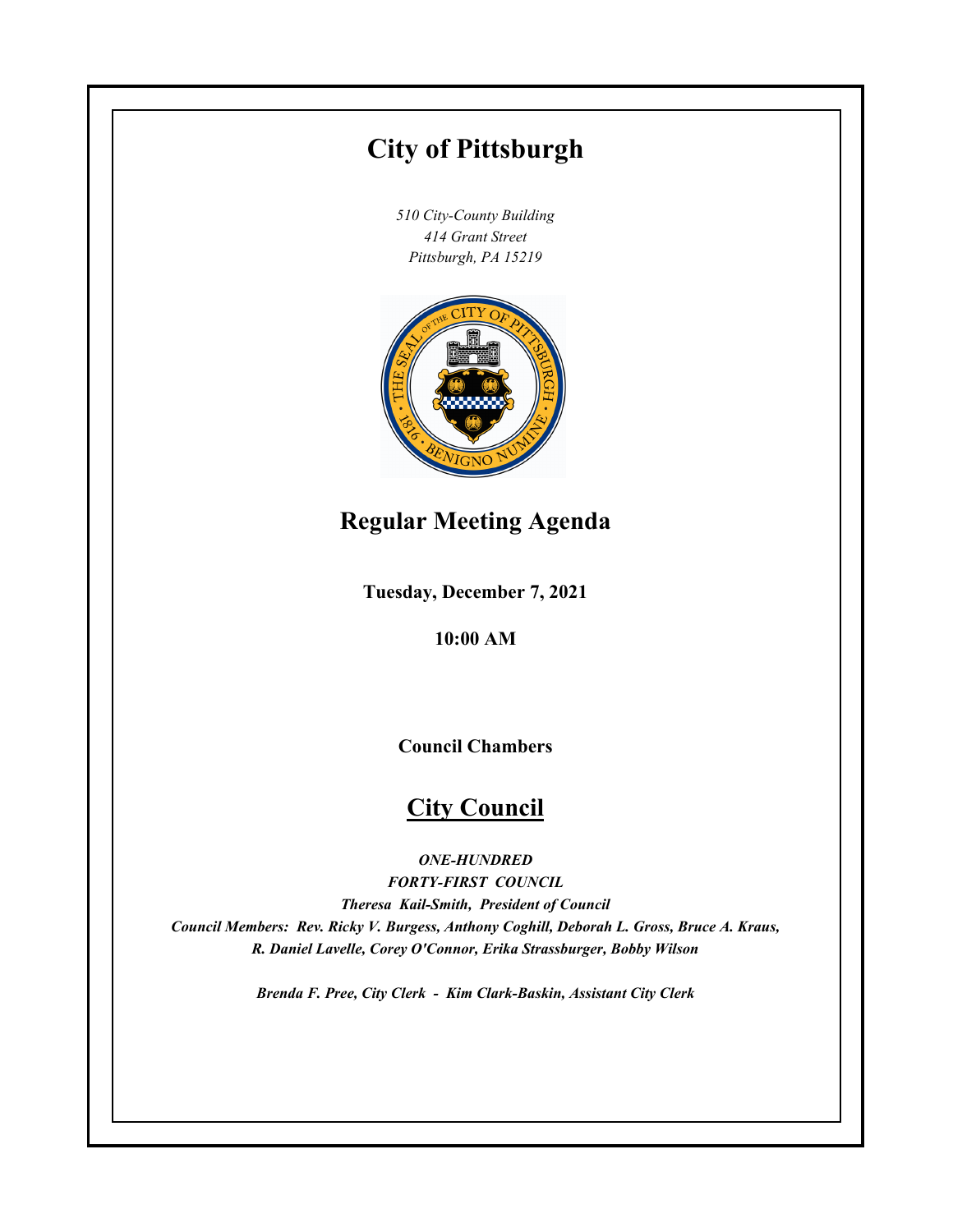### **ROLL CALL**

## **PLEDGE OF ALLEGIANCE**

#### **PROCLAMATIONS**

- [2021-2228](http://pittsburgh.legistar.com/gateway.aspx?m=l&id=/matter.aspx?key=27130) *NOW, THEREFORE BE IT RESOLVED*, that the Council of the City of Pittsburgh does hereby recognize and commend all those involved with saving the life of Mr. Matthew Meisenhelter that day and honor all First Responders for the life-saving work they do on a daily basis; and, **BE IT FURTHER RESOLVED, that the Council of the City of Pittsburgh does** hereby declare Monday, November 22, 2021 to be *"First Responders Day"* in the City of Pittsburgh. **SPONSOR /S:** COUNCIL MEMBER KAIL-SMITH AND ALL MEMBERS
- [2021-2287](http://pittsburgh.legistar.com/gateway.aspx?m=l&id=/matter.aspx?key=27189) *NOW, THEREFORE BE IT RESOLVED* that the Council of the City of Pittsburgh does hereby recognize and commend Eric Rosenthall for 30 years of superlative service and dedication to the students of the Pittsburgh Public Schools and most recently, the students, parents and teachers of Greenfield K-8 and congratulates him on the occasion of his retirement; and,

**BE IT FURTHER RESOLVED, that the Council of the City of Pittsburgh does** hereby declare Friday, December 17, 2021 to be *"ERIC ROSENTHALL DAY"*  in the City of Pittsburgh.

**SPONSOR /S:** COUNCIL MEMBER O'CONNOR AND ALL MEMBERS

[2021-2288](http://pittsburgh.legistar.com/gateway.aspx?m=l&id=/matter.aspx?key=27190) *NOW, THEREFORE BE IT RESOLVED*, that the Council of the City of Pittsburgh does hereby recognize and commend **Amnesty International Pittsburgh Local Group 39** for its remarkable work to promote human rights and the "Declaration of Human Rights".

> **BE IT FURTHER RESOLVED, that the Council of the City of Pittsburgh does** hereby declare December 9, 2021 to be "**AMNESTY INTERNATIONAL USA LOCAL GROUP 39 DAY**" in the City of Pittsburgh.

SPONSOR /S: COUNCIL MEMBER O'CONNOR, COUNCIL MEMBER KAIL-SMITH AND ALL MEMBERS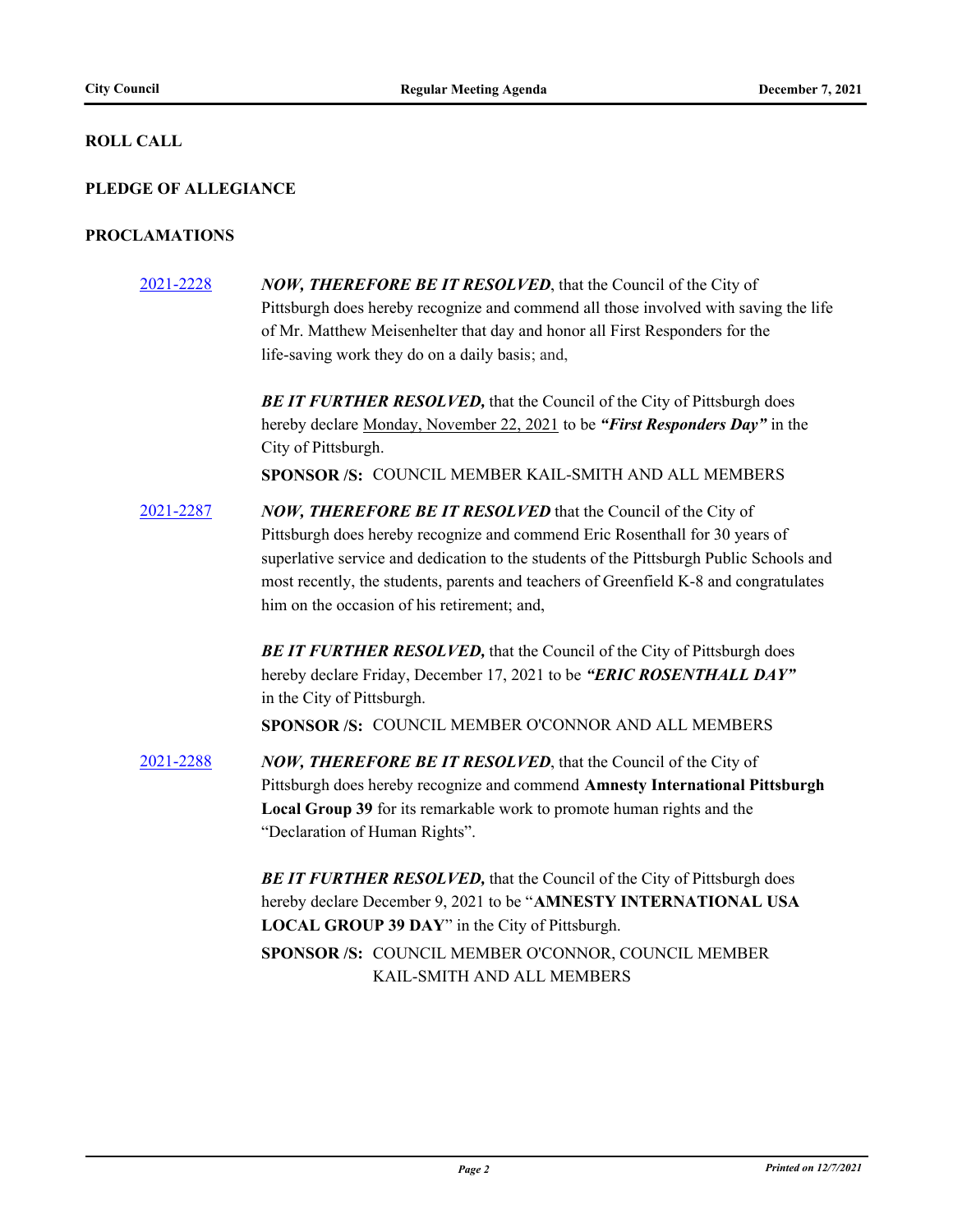[2021-2289](http://pittsburgh.legistar.com/gateway.aspx?m=l&id=/matter.aspx?key=27191) **NOW, THEREFORE BE IT RESOLVED**, that the Council of the City of Pittsburgh does hereby congratulate Chief Justice Thomas G. Saylor on receiving the Judge Robert E. Dauer Award for Judicial Leadership & Excellence Award for his contributions to our community; and,

> **BE IT FURTHER RESOLVED,** that the Council of the City of Pittsburgh does hereby declare Tuesday, December 14th 2021 to be **"Chief Justice Emeritus Thomas G. Saylor"** in the City of Pittsburgh. **SPONSOR /S:** COUNCIL MEMBER KRAUS AND ALL MEMBERS

#### **PUBLIC COMMENTS**

#### **PRESENTATION OF PAPERS**

## **COUNCILMAN ANTHONY COGHILL PRESENTS:**

[2021-2264](http://pittsburgh.legistar.com/gateway.aspx?m=l&id=/matter.aspx?key=27166) Resolution authorizing the Mayor and the Directors of the Departments of Finance, Parks and Recreation, and Public Works, to enter into an Agreement or Agreements with the Friends of Neill Log House, pursuant to which the Friends of Neill Log House will make renovations/capital improvements to the Neill Log House and will thereafter further assist with operation and maintenance of the Neill Log House and with the provision of related programs. *(Waiver of Rule 8 Requested)* [2021-2264 Cover Letter PW Letter](http://pittsburgh.legistar.com/gateway.aspx?M=F&ID=e5a16621-031a-4be5-9cdd-8798cc579a18.PDF) [Summary 2021-2264](http://pittsburgh.legistar.com/gateway.aspx?M=F&ID=63d6d4b1-119c-43bb-8ced-efaffe763def.docx) *Attachments:* [2021-2265](http://pittsburgh.legistar.com/gateway.aspx?m=l&id=/matter.aspx?key=27167) Resolution authorizing the Mayor and the Director of the Department of Mobility and Infrastructure, on behalf of the City of Pittsburgh, to enter into an supplemental agreement with CDR Maguire, Inc., for Project Design Management Services and Reviews in connection with various City of Pittsburgh construction projects to add funding for the Construction phase of the South Side Signals project, Final Design phase of the Liberty Avenue, Penn Avenue and Smithfield Street projects, and Preliminary Engineering phase of the Swindell Bridge and Larimer Avenue Bridge and to increase the total not to exceed to One Million Nine Hundred Fifty One Thousand One Hundred and Fifty Dollars and Seventy Six Cents (\$1,951,150.76) from agreement 53121.1, an increase of Seven Hundred Twenty Six Thousand Five Hundred and Fourteen Dollars and Seventy-Seven Cents (\$726,514.77). [2021-2265 Cover Letter Sign\\_CDR Maguire Amendment Supplement 2 L](http://pittsburgh.legistar.com/gateway.aspx?M=F&ID=702bca58-4776-4c70-b738-f56552a58ea6.docx) [Summary 2021-2265](http://pittsburgh.legistar.com/gateway.aspx?M=F&ID=00316ea2-9240-4b2b-b0e3-f7b13005edc5.docx) *Attachments:*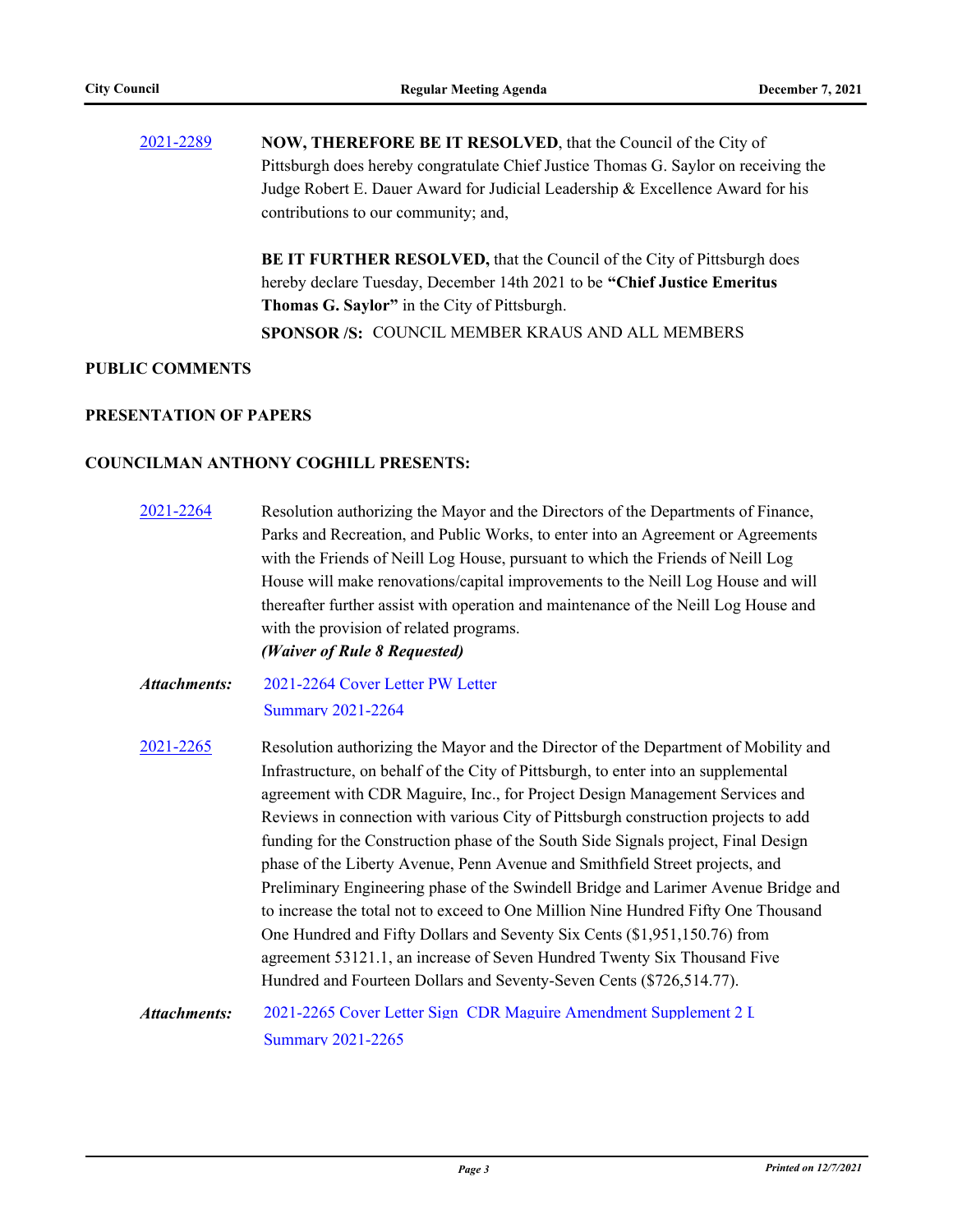| 2021-2266    | Ordinance amending the Pittsburgh Code, Title Five: Traffic, Article VII: Parking, |  |  |
|--------------|------------------------------------------------------------------------------------|--|--|
|              | Chapter 541 General Parking Regulations by revising the title of Section 541.04    |  |  |
|              | Passenger and Loading Zones to Section 541.04A, by adding a new Section            |  |  |
|              | 541.04B entitled Smart Loading Zones and by adding a new Section 541.04C           |  |  |
|              | entitled Smart Loading Zones Rates and Penalties.                                  |  |  |
| Attachments: | 2021-2266 Cover Letter Smart Loading Zones Ordinance, Letterhead 12-1              |  |  |
|              | <b>Summary 2021-2266</b>                                                           |  |  |

## **COUNCILWOMAN DEBORAH L. GROSS PRESENTS:**

- [2021-2267](http://pittsburgh.legistar.com/gateway.aspx?m=l&id=/matter.aspx?key=27169) Resolution adopting Plan Revision to the City of Pittsburgh's Official Sewage Facilities Plan for the proposed project located at 227-229, 231-231½ North Aiken Ave.
- [2021-2267 Cover Letter Sewer Module Cover Letter North Aiken Duple](http://pittsburgh.legistar.com/gateway.aspx?M=F&ID=d7969bd7-4ab2-4a04-bfef-69946ddccf6f.docx) [Summary 2021-2267](http://pittsburgh.legistar.com/gateway.aspx?M=F&ID=2d1671c6-8560-4a0a-8c5f-d2e38f484daa.docx) [2021-2267 12 2020-12-12 Approved lot line revision - 4030 N Aiken Ave](http://pittsburgh.legistar.com/gateway.aspx?M=F&ID=8522683c-a039-47d1-baa1-82deef8b0822.pdf) [2021-2267 North Aiken Duplexes - City Resolution Submission](http://pittsburgh.legistar.com/gateway.aspx?M=F&ID=12d62d7b-33ca-49e5-8ed7-f3fc6444b7c9.pdf) 2021-2267 Sewer Module Ouestionnaire for Council - North AIken Duple *Attachments:*

## **COUNCILMAN R. DANIEL LAVELLE PRESENTS:**

| 2021-2268    | Ordinance amending City Code Section 177A to include certain definitions as they<br>pertain to the scope of review of the Equal Opportunity Review Commission<br>(EORC).                                                                                                                                                                                                                                                                                                                                                                   |
|--------------|--------------------------------------------------------------------------------------------------------------------------------------------------------------------------------------------------------------------------------------------------------------------------------------------------------------------------------------------------------------------------------------------------------------------------------------------------------------------------------------------------------------------------------------------|
| Attachments: | 2021-2268 Cover Letter City Code 177A Amendments-converted<br><b>Summary 2021-2268</b>                                                                                                                                                                                                                                                                                                                                                                                                                                                     |
| 2021-2269    | Resolution amending Resolution No. 601 of 2020, which authorized the Mayor and<br>the Chief Equity Officer to enter into an agreement or agreements with the American<br>Association of University Women (AAUW) in order to conduct a Work Smart<br>training program as part of a pay equity initiative designed to reduce the gender pay<br>gap in Pittsburgh and further providing for the expenditures under the terms of said<br>agreements at a cost not to exceed THIRTY NINE THOUSAND NINE<br>HUNDRED FIFTY NINE DOLLARS (\$39,959) |

*Attachments:* [Summary 2021-2269](http://pittsburgh.legistar.com/gateway.aspx?M=F&ID=4ee9b455-6e56-413f-8eb9-d2201fc6a06a.docx)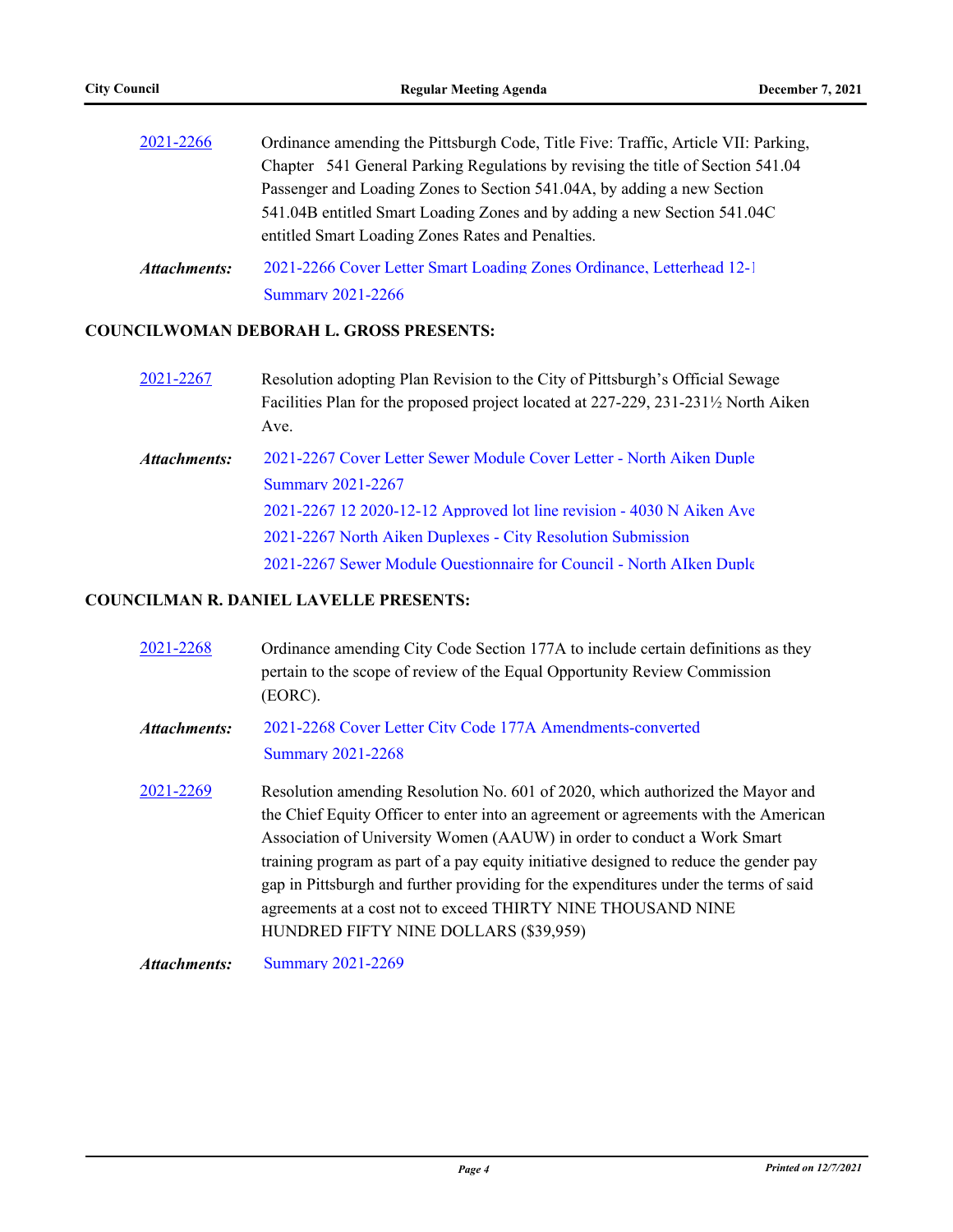| 2021-2270           | Resolution authorizing the issuance of a warrant in favor of Brian Duggan, 741<br>Colonial Avenue, Monaca, PA 15061, in the amount of Three Thousand Three<br>Hundred Forty Five Dollars and Thirty Four Cents (\$3,345.34) in settlement of a<br>claim for damage to a stopped vehicle from a city EMS vehicle on April 24, 2020.                                                                                                                                                                                                                                                                                                                                             |
|---------------------|--------------------------------------------------------------------------------------------------------------------------------------------------------------------------------------------------------------------------------------------------------------------------------------------------------------------------------------------------------------------------------------------------------------------------------------------------------------------------------------------------------------------------------------------------------------------------------------------------------------------------------------------------------------------------------|
| <b>Attachments:</b> | 2021-2270 Cover Letter Brian Duggan (Claim No. 20C-0224) - Council I<br><b>Summary 2021-2271</b>                                                                                                                                                                                                                                                                                                                                                                                                                                                                                                                                                                               |
| 2021-2271           | Resolution authorizing the issuance of two (2) warrants in favor of Plavchak<br>Construction Company, Inc. totaling Thirty Thousand Three Hundred Forty-Nine<br>Dollars and Ninety-Eight Cents (\$30,349.98), which shall be allocated as follows:<br>Twenty-Five Thousand Dollars and Zero Cents (\$25,000.00) payable from the<br>Department of Parks and Recreation, and Five Thousand Three Hundred Forty-Nine<br>Dollars and Ninety-Eight Cents (\$5,349.98) payable from the Department of Law; in<br>final settlement related to litigation at GD 17-000871 in the Court of Common Pleas<br>of Allegheny County, Pennsylvania.<br>(Executive Session Requested)         |
| <b>Attachments:</b> | 2021-2271 Cover Letter Playchak Council letter (Schenley)<br><b>Summary 2021-2271</b>                                                                                                                                                                                                                                                                                                                                                                                                                                                                                                                                                                                          |
| 2021-2272           | Resolution authorizing the issuance of two (2) warrants in favor of Plavchak<br>Construction Company, Inc. totaling Fifty Six Thousand Three Hundred Ninety One<br>Dollars and 1/100 Cents (\$56,391.01), which shall be allocated as follows: Forty<br>Five Thousand One Hundred Thirteen Dollars and 09/100 Cents (\$45,113.09)<br>payable from the Department of Public Works, and Eleven Thousand Two Hundred<br>Seventy Seven Dollars and 92/100 Cents (\$11,277.92) payable from the Department<br>of Law; in final settlement related to litigation at GD 17-000871 in the Court of<br>Common Pleas of Allegheny County, Pennsylvania.<br>(Executive Session Requested) |
| <b>Attachments:</b> | 2021-2272 Cover Letter Plavchak Council letter (Riverview)<br><b>Summary 2021-2272</b>                                                                                                                                                                                                                                                                                                                                                                                                                                                                                                                                                                                         |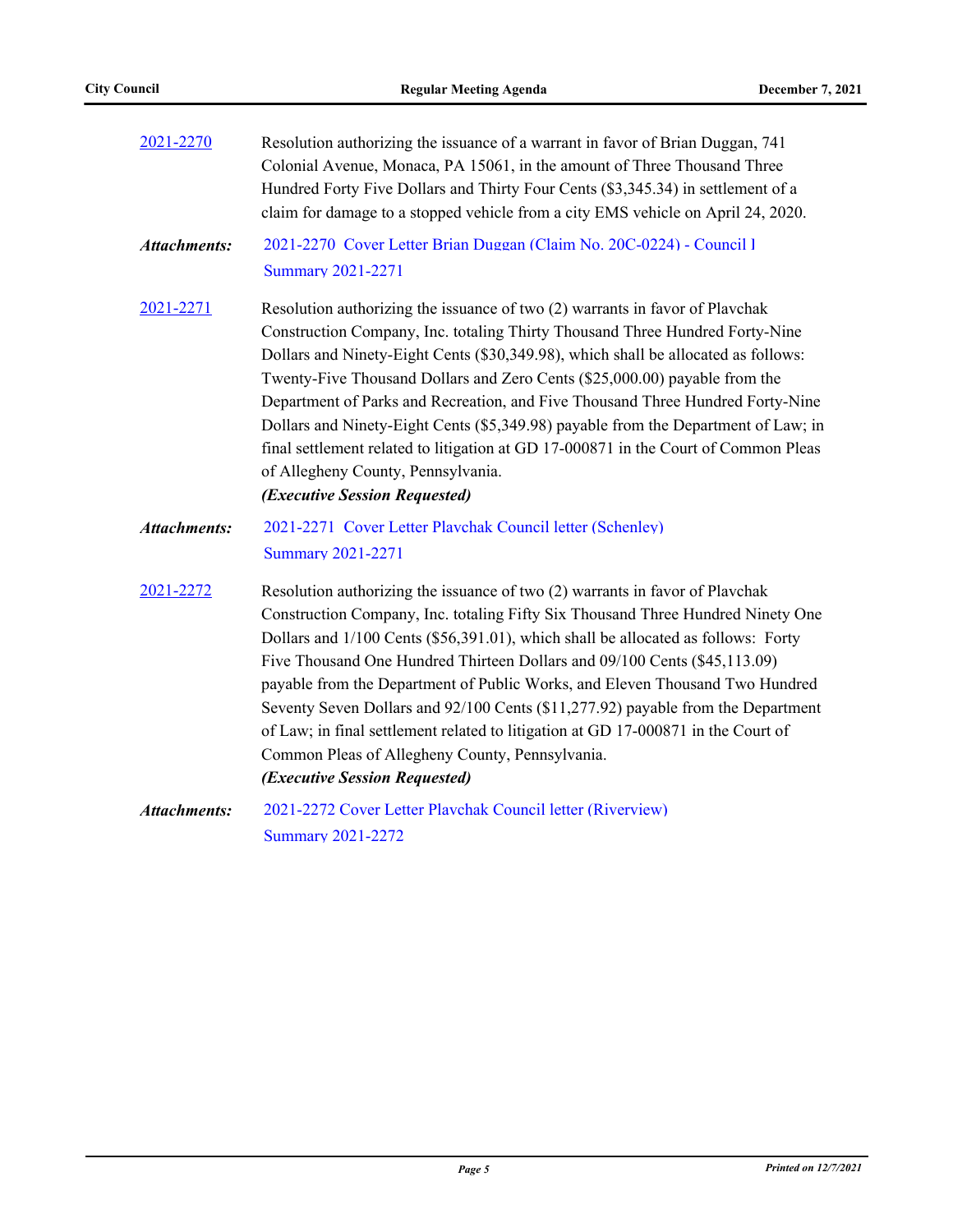| 2021-2273           | Resolution authorizing the issuance of two (2) warrants in favor of Plavchak<br>Construction Company, Inc. totaling Thirty Thousand One Hundred Thirty-six Dollars<br>and 76/100 Cents (\$30,136.76), which shall be allocated as follows: Five Thousand<br>Three Hundred Seventy Dollars and 75/100 Cents (\$5,370.75) payable from the<br>Department of Public Works, and Twenty Four Thousand Seven Hundred Seventy<br>Six Dollars and 01/100 Cents (\$24,766.01) payable from the Department of Law; in<br>final settlement related to litigation at GD 17-000871 in the Court of Common Pleas<br>of Allegheny County, Pennsylvania.<br>(Executive Session Requested) |
|---------------------|---------------------------------------------------------------------------------------------------------------------------------------------------------------------------------------------------------------------------------------------------------------------------------------------------------------------------------------------------------------------------------------------------------------------------------------------------------------------------------------------------------------------------------------------------------------------------------------------------------------------------------------------------------------------------|
| <b>Attachments:</b> | 2021-2273 Cover Letter Plavchak Council letter (Magee)<br><b>Summary 2021-2273</b>                                                                                                                                                                                                                                                                                                                                                                                                                                                                                                                                                                                        |
| 2021-2274           | Resolution to authorize and direct the incurring of Non-Electoral Debt through the<br>issuance of a series of General Obligation Bonds of the City of Pittsburgh, in the<br>maximum aggregate principal amount of Sixty-Four Million Six Hundred Fifty-Five<br>Thousand and 00/100 Dollars (\$64,655,000.00).                                                                                                                                                                                                                                                                                                                                                             |
| <b>Attachments:</b> | 2021-2274 Cover Letter 2022 Debt Issuance<br><b>Summary 2021-2274</b>                                                                                                                                                                                                                                                                                                                                                                                                                                                                                                                                                                                                     |
| 2021-2275           | Resolution authorizing the Director of the Department of Finance to enter into a<br>License Agreement with Oak Moss Consulting, LLC, to allow the performance of<br>due diligence investigations and pre-development planning on designated City<br>property in order to facilitate the construction of a mixed-use commercial and<br>residential development in the Hazelwood community.                                                                                                                                                                                                                                                                                 |
| <b>Attachments:</b> | 2021-2275 Cover Letter Woods Village License Council Letter<br><b>Summary 2021-2276</b>                                                                                                                                                                                                                                                                                                                                                                                                                                                                                                                                                                                   |
| 2021-2276           | Resolution authorizing the Mayor and the Director of the Office of Management and<br>Budget, on behalf of the City of Pittsburgh, to enter into a Grant Agreement with<br>Allegheny County for the receipt of Coronavirus Relief funds in the amount of FIFTY<br>THOUSAND (\$50,000.00) dollars.                                                                                                                                                                                                                                                                                                                                                                          |
| Attachments:        | 2021-2276 Cover Letter County CARES - Letter<br><b>Summary 2021-2276</b>                                                                                                                                                                                                                                                                                                                                                                                                                                                                                                                                                                                                  |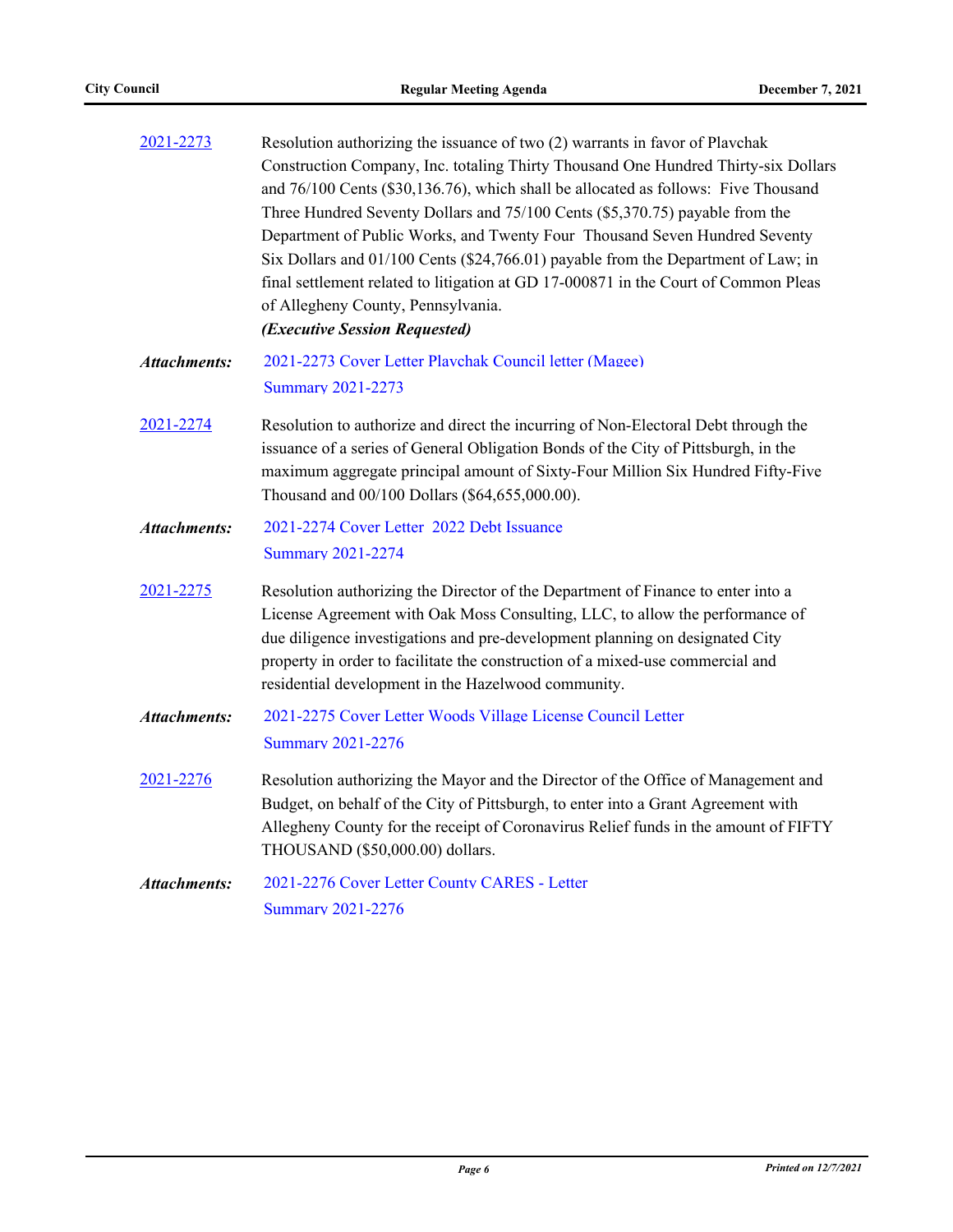| Resolution amending Resolution No. 714 of 2021, effective October 25, 2021,            |  |  |
|----------------------------------------------------------------------------------------|--|--|
| entitled "Resolution authorizing the Mayor and the Director of the Office of           |  |  |
| Management and Budget to enter into an Agreement or Agreement(s) with agencies         |  |  |
| to provide emergency shelter services, street outreach services, rental assistance and |  |  |
| housing relocation and stabilization services, and/or data collection activities, as   |  |  |
| associated with 2021 Emergency Solutions Grant (ESG) funds at a cost not to            |  |  |
| exceed \$1,214,418.00" to include the Allegheny County Housing Authority as an         |  |  |
| additional signatory.                                                                  |  |  |
| 2021-2277 Cover Letter OMB Letter                                                      |  |  |
| <b>Summary 2021-2277</b>                                                               |  |  |
| Resolution authorizing appropriations, salaries, and capital expenditures of the Parks |  |  |
| Tax Trust Fund for the 2022 Fiscal Year, beginning January 1, 2022.                    |  |  |
|                                                                                        |  |  |
| <b>SPONSOR/S: COUNCIL MEMBER LAVELLE</b>                                               |  |  |
| 2021-2278 Parks Tax trust fund                                                         |  |  |
|                                                                                        |  |  |

[2021-2278 Summary](http://pittsburgh.legistar.com/gateway.aspx?M=F&ID=2abfa815-d676-478c-bb42-59dfc6aafe50.docx)

# **COUNCILMAN COREY O'CONNOR PRESENTS:**

| 2021-2279           | Resolution authorizing the City of Pittsburgh to enter into a Professional Services<br>Agreement or Agreements with Humane Animal Rescue of Pittsburgh for services in<br>connection with the humane detention, care and/or euthanasia of domesticated<br>animals at a cost not to exceed One Million One Hundred Twenty-Five Thousand<br>Dollars (\$1,125,000).                                                                 |
|---------------------|----------------------------------------------------------------------------------------------------------------------------------------------------------------------------------------------------------------------------------------------------------------------------------------------------------------------------------------------------------------------------------------------------------------------------------|
| Attachments:        | 2021-2279 Cover Letter Animal Detention letter                                                                                                                                                                                                                                                                                                                                                                                   |
|                     | 2021-2279 Waiver letter- Humane Animal Rescue - Detention                                                                                                                                                                                                                                                                                                                                                                        |
|                     | <b>Summary 2021-2279</b>                                                                                                                                                                                                                                                                                                                                                                                                         |
| 2021-2280           | Resolution authorizing the Mayor and Director of the Department of Public Safety to<br>enter on behalf of the City of Pittsburgh into a Professional Service Agreement or<br>Agreements with Lexipol LLC for software subscription-based policy management<br>and training services at an overall cost to the City not to exceed FOUR HUNDRED<br>THIRTY-SIX THOUSAND FORTY-NINE DOLLARS and SIXTY-SEVEN<br>CENTS (\$436,049.67). |
| <b>Attachments:</b> | 2021-2280 Cover Letter Lexipol letter                                                                                                                                                                                                                                                                                                                                                                                            |
|                     | 2021-2280 Lexipol Sole Source Letter Pittsburgh PD                                                                                                                                                                                                                                                                                                                                                                               |
|                     | 2021-2280 Waiver letter- LEXIPOL                                                                                                                                                                                                                                                                                                                                                                                                 |
|                     | 2021-2280 WCP21-064 Lexipol                                                                                                                                                                                                                                                                                                                                                                                                      |
|                     | <b>Summary 2021-2280</b>                                                                                                                                                                                                                                                                                                                                                                                                         |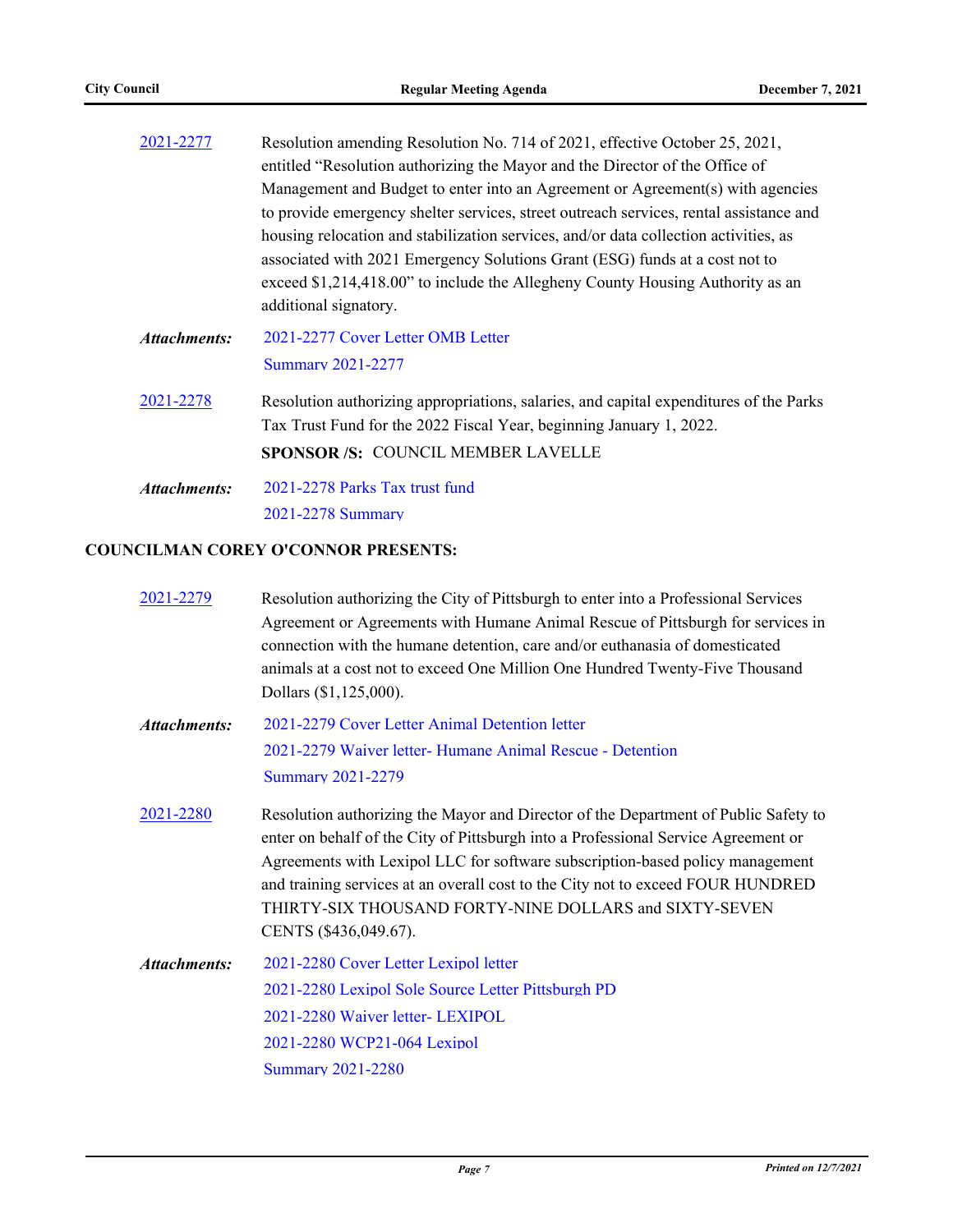| 2021-2281           | Resolution authorizing the Mayor and the Director of the Department of Public Safety<br>to enter into a Data Use Agreement with the Center for Police Research and Policy<br>housed within the University of Cincinnati to engage in a process and outcome<br>evaluation of training and technical assistance as part of the Academic Training to<br>Inform Police Responses initiative. Agreement shall be at no cost to the City. |
|---------------------|-------------------------------------------------------------------------------------------------------------------------------------------------------------------------------------------------------------------------------------------------------------------------------------------------------------------------------------------------------------------------------------------------------------------------------------|
| <b>Attachments:</b> | 2021-2281 Cover Letter University of Cincinnati Data Use Agreement let<br><b>Summary 2021-2281</b>                                                                                                                                                                                                                                                                                                                                  |
| 2021-2282           | Resolution authorizing the Mayor and the Director of Public Safety to enter into a<br>Cooperation Agreement with the Center for Emergency Medicine of Western<br>Pennsylvania for a Televisit Pilot Program.                                                                                                                                                                                                                        |
| <b>Attachments:</b> | 2021-2282 Cover Letter Televisit letter<br><b>Summary 2021-2282</b>                                                                                                                                                                                                                                                                                                                                                                 |
| 2021-2283           | Resolution further amending and supplementing Resolution number 863 of 2018,<br>entitled "Resolution adopting and approving the 2019 Capital Budget" by transferring<br>a total of \$575,000 from the Four Mile Run project to Street Resurfacing.<br>SPONSOR /S: COUNCIL MEMBER O'CONNOR                                                                                                                                           |
| <b>Attachments:</b> | 2021-2283 Summary                                                                                                                                                                                                                                                                                                                                                                                                                   |
| 2021-2284           | Resolution further amending and supplementing Resolution number 647 of 2020,<br>entitled "Resolution adopting and approving the 2021 Capital Budget" by transferring<br>a total of \$250,000 from Sylvan Avenue Bike/Ped Connection and Hazelwood<br>Complete Street Improvement to Street Resurfacing<br><b>SPONSOR/S: COUNCIL MEMBER O'CONNOR</b>                                                                                 |
| <b>Attachments:</b> | 2021-2284 Summary                                                                                                                                                                                                                                                                                                                                                                                                                   |

#### **COUNCILWOMAN ERIKA STRASSBURGER PRESENTS:**

[2021-2285](http://pittsburgh.legistar.com/gateway.aspx?m=l&id=/matter.aspx?key=27187) Resolution amending Resolution 725 of 2019, by further authorizing the Mayor, the Director of Public Works and the Director of Innovation and Performance to enter into an amended agreement or agreements with Cartegraph Systems, Inc. to extend the agreement for three and one half  $(3\frac{1}{2})$  years to meet the needs of the City of Pittsburgh at an additional sum not to exceed Seven Hundred Thirty One Thousand Five Hundred Ninety Three Dollars and Seventy Five Cents (\$731,593.75).

[2021-2285 Cover Letter Cartegraph letter - revised - signed](http://pittsburgh.legistar.com/gateway.aspx?M=F&ID=95584a8f-c637-48fe-a12b-0547e1baf5c0.pdf) [Summary 2021-2285](http://pittsburgh.legistar.com/gateway.aspx?M=F&ID=3b4efe26-f502-4416-a582-73269b220c1d.docx) *Attachments:*

## **COUNCILMAN BOBBY WILSON PRESENTS:**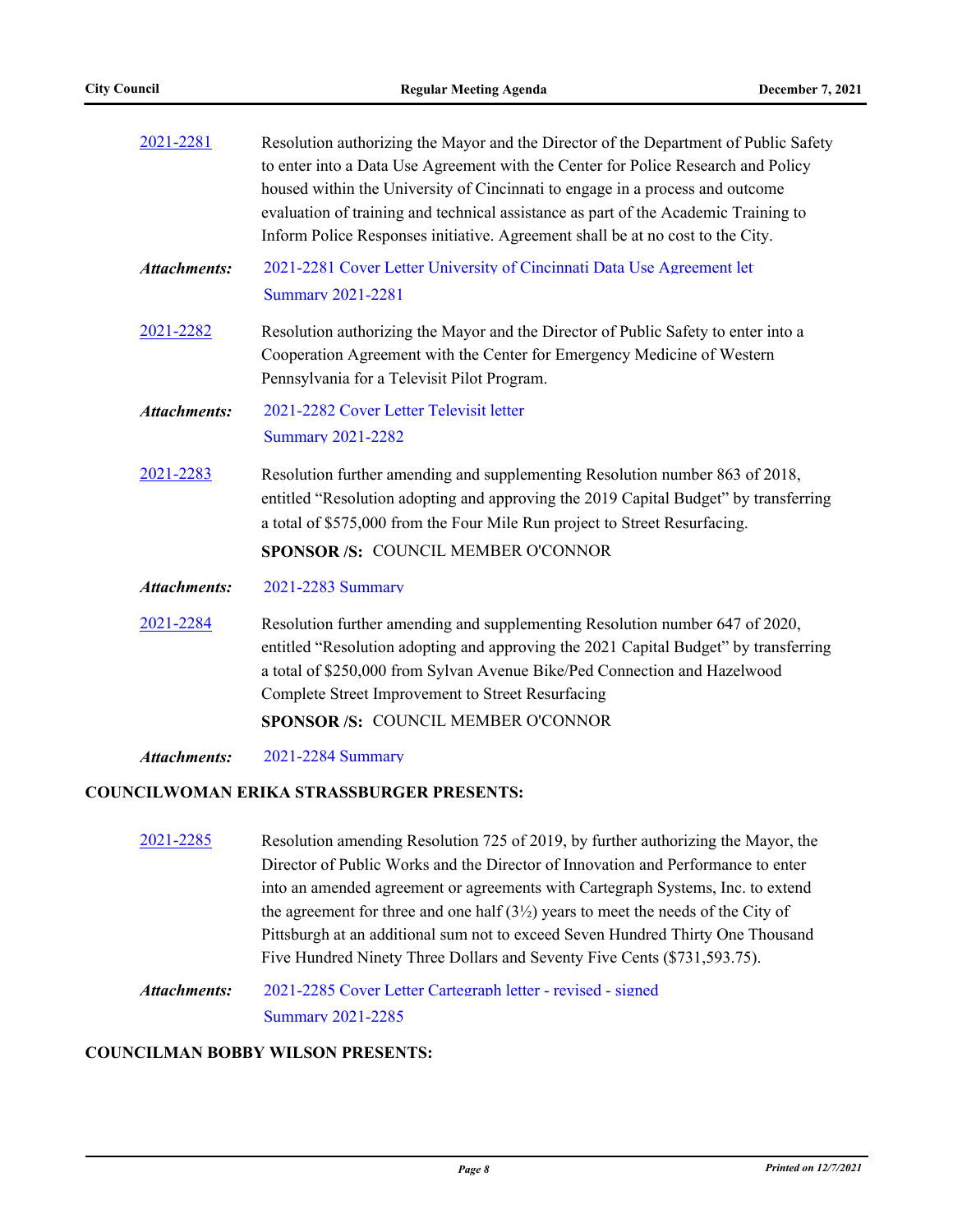| 2021-2286           | Resolution further amending Resolution No. 840 of 2019, effective December 23, |
|---------------------|--------------------------------------------------------------------------------|
|                     | 2019, as amended, entitled "Resolution adopting and approving the 2020 Capital |
|                     | Budget and the 2020 Community Development Block Grant Program, and the 2020    |
|                     | through 2025 Capital Improvement Program" by reducing COMPREHENSIVE            |
|                     | REVENUE MANAGEMENT SYSTEM by \$90,550 and increasing                           |
|                     | REMEDIATION OF CONDEMNED BUILDINGS by \$90,550.                                |
| <b>Attachments:</b> | 2021-2286 Cover Letter 2020 Demo Xfer Letter 120121                            |

[Summary 2021-2286](http://pittsburgh.legistar.com/gateway.aspx?M=F&ID=fce435f6-19f1-4712-8511-a11d0cd8c0f2.docx)

# **UNFINISHED BUSINESS**

## **REPORTS OF COMMITTEE - FINAL ACTION**

# **COUNCILMAN COREY O'CONNOR PRESENTS COMMITTEE ON PUBLIC SAFETY SERVICES**

| 2021-2259           | Report of the Committee on Public Safety Services for December 1, 2021 with an<br>Affirmative Recommendation.                                                                                                                                                                                                                                                                                                                                                                                 |                            |                                                                        |  |
|---------------------|-----------------------------------------------------------------------------------------------------------------------------------------------------------------------------------------------------------------------------------------------------------------------------------------------------------------------------------------------------------------------------------------------------------------------------------------------------------------------------------------------|----------------------------|------------------------------------------------------------------------|--|
| 2021-2219           | Resolution authorizing the Mayor and Director of the Department of Public Safety to<br>enter on behalf of the City of Pittsburgh into an agreement or agreements with A Step<br>Up Veterinary, Inc. for professional licensed veterinary services to the City's<br>Department of Public Safety, Bureau of Animal Care & Control, at an overall cost to<br>the City not to exceed ONE HUNDRED EIGHTY THOUSAND THREE<br>HUNDRED TWENTY-SEVEN DOLLARS and SEVENTY-ONE CENTS<br>$($180,327.71)$ . |                            |                                                                        |  |
| <b>Attachments:</b> | 2021-2219 Cover Letter-Step Up Veterinary letter                                                                                                                                                                                                                                                                                                                                                                                                                                              |                            |                                                                        |  |
|                     | 2021-2219-EORC Waiver letter- Step Up Vet Clinic                                                                                                                                                                                                                                                                                                                                                                                                                                              |                            |                                                                        |  |
|                     | <b>Summary 2021-2219</b>                                                                                                                                                                                                                                                                                                                                                                                                                                                                      |                            |                                                                        |  |
|                     | <b>Legislative History</b>                                                                                                                                                                                                                                                                                                                                                                                                                                                                    |                            |                                                                        |  |
|                     | 11/22/21                                                                                                                                                                                                                                                                                                                                                                                                                                                                                      | City Council               | Read and referred to the Committee on<br><b>Public Safety Services</b> |  |
|                     | 12/1/21                                                                                                                                                                                                                                                                                                                                                                                                                                                                                       | <b>Standing Committee</b>  | Affirmatively Recommended                                              |  |
| 2021-2220           | Resolution providing for the issuance of a warrant in favor of Coro Center for Civic<br>Leadership in the amount of six-thousand dollars and zero cents (\$6,000) for<br>fellowship services provided to the city for placement fees and public sector fellows.                                                                                                                                                                                                                               |                            |                                                                        |  |
| <b>Attachments:</b> | 2021-2220 Cover Letter-Coro letter Council                                                                                                                                                                                                                                                                                                                                                                                                                                                    |                            |                                                                        |  |
|                     | <b>Summary 2021-2220</b>                                                                                                                                                                                                                                                                                                                                                                                                                                                                      |                            |                                                                        |  |
|                     |                                                                                                                                                                                                                                                                                                                                                                                                                                                                                               | <b>Legislative History</b> |                                                                        |  |
|                     | 11/22/21                                                                                                                                                                                                                                                                                                                                                                                                                                                                                      | City Council               | Read and referred to the Committee on                                  |  |
|                     |                                                                                                                                                                                                                                                                                                                                                                                                                                                                                               |                            | <b>Public Safety Services</b>                                          |  |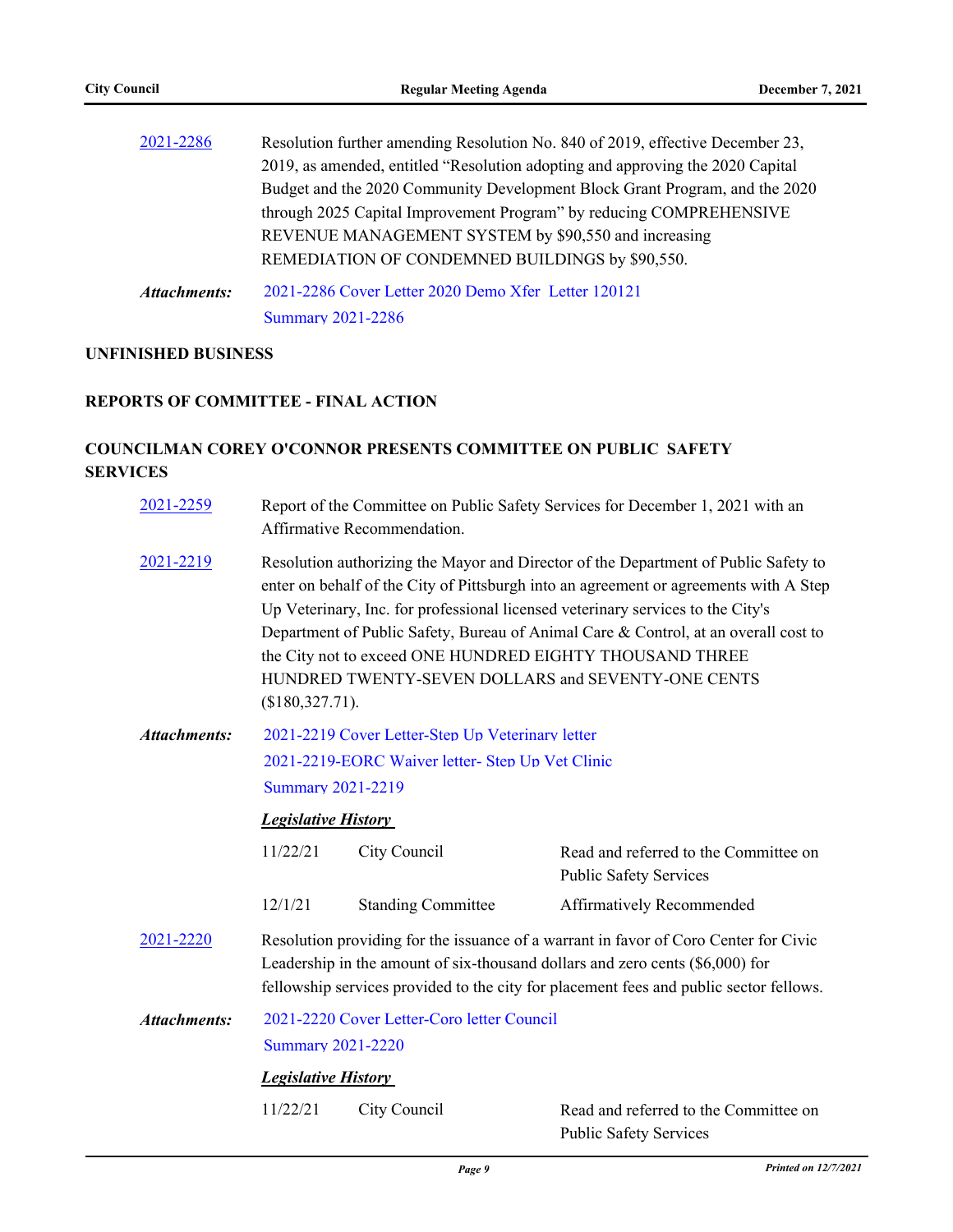|              | 12/1/21                                                                                                                                                                                                                                                                                                                                                                                                                  | <b>Standing Committee</b> | Affirmatively Recommended                                              |
|--------------|--------------------------------------------------------------------------------------------------------------------------------------------------------------------------------------------------------------------------------------------------------------------------------------------------------------------------------------------------------------------------------------------------------------------------|---------------------------|------------------------------------------------------------------------|
| 2021-2221    | Resolution amending Resolution No. 47 of 2020, authorizing the Mayor and Director<br>of Public Safety to enter on behalf of the City of Pittsburgh into an amended<br>Professional Services Agreement or Agreements with InTime Solutions, Inc. for EMS<br>and Police scheduling and time keeping services at a total cost not to exceed NINE<br>HUNDRED TWO THOUSAND FIVE HUNDRED TWENTY-FIVE DOLLARS<br>$(\$902,525).$ |                           |                                                                        |
| Attachments: | 2021-2221 Cover Letter-InTime Amendment letter<br><b>Summary 2021-2221</b>                                                                                                                                                                                                                                                                                                                                               |                           |                                                                        |
|              | <b>Legislative History</b>                                                                                                                                                                                                                                                                                                                                                                                               |                           |                                                                        |
|              | 11/22/21                                                                                                                                                                                                                                                                                                                                                                                                                 | City Council              | Read and referred to the Committee on<br><b>Public Safety Services</b> |
|              | 12/1/21                                                                                                                                                                                                                                                                                                                                                                                                                  | <b>Standing Committee</b> | Affirmatively Recommended                                              |
|              |                                                                                                                                                                                                                                                                                                                                                                                                                          |                           | COUNCILMAN ANTHONY COGHILL PRESENTS COMMITTEE ON PUBLIC WORKS          |

| 2021-2260 | Report of the Committee on Public Works for December 1, 2021 with an Affirmative<br>Recommendation.                                                                                                                                                                                                                                                                               |
|-----------|-----------------------------------------------------------------------------------------------------------------------------------------------------------------------------------------------------------------------------------------------------------------------------------------------------------------------------------------------------------------------------------|
| 2021-2206 | Resolution granting unto PRESBYTERIAN UNIVERSITY HEALTH SYSTEM<br>INC, their successors and assigns, the privilege and license to construct, maintain and<br>use at their own cost and expense, to reconstruct an existing ADA concrete ramp,<br>retaining walls and bollards, at 3459 5th Ave, in the 4th Ward, 8th Council District of<br>the City of Pittsburgh, Pennsylvania. |

[2021-2206 Cover Letter-council](http://pittsburgh.legistar.com/gateway.aspx?M=F&ID=78f44a64-4ec8-4d8d-b3da-9ead060851bc.docx) [Summary 2021-2206](http://pittsburgh.legistar.com/gateway.aspx?M=F&ID=b9f1772f-32e2-4e77-9952-965ca0ea49c3.docx) *Attachments:*

## *Legislative History*

| 11/22/21 | City Council              | Read and referred to the Committee on |
|----------|---------------------------|---------------------------------------|
|          |                           | Public Works                          |
| 12/1/21  | <b>Standing Committee</b> | Affirmatively Recommended             |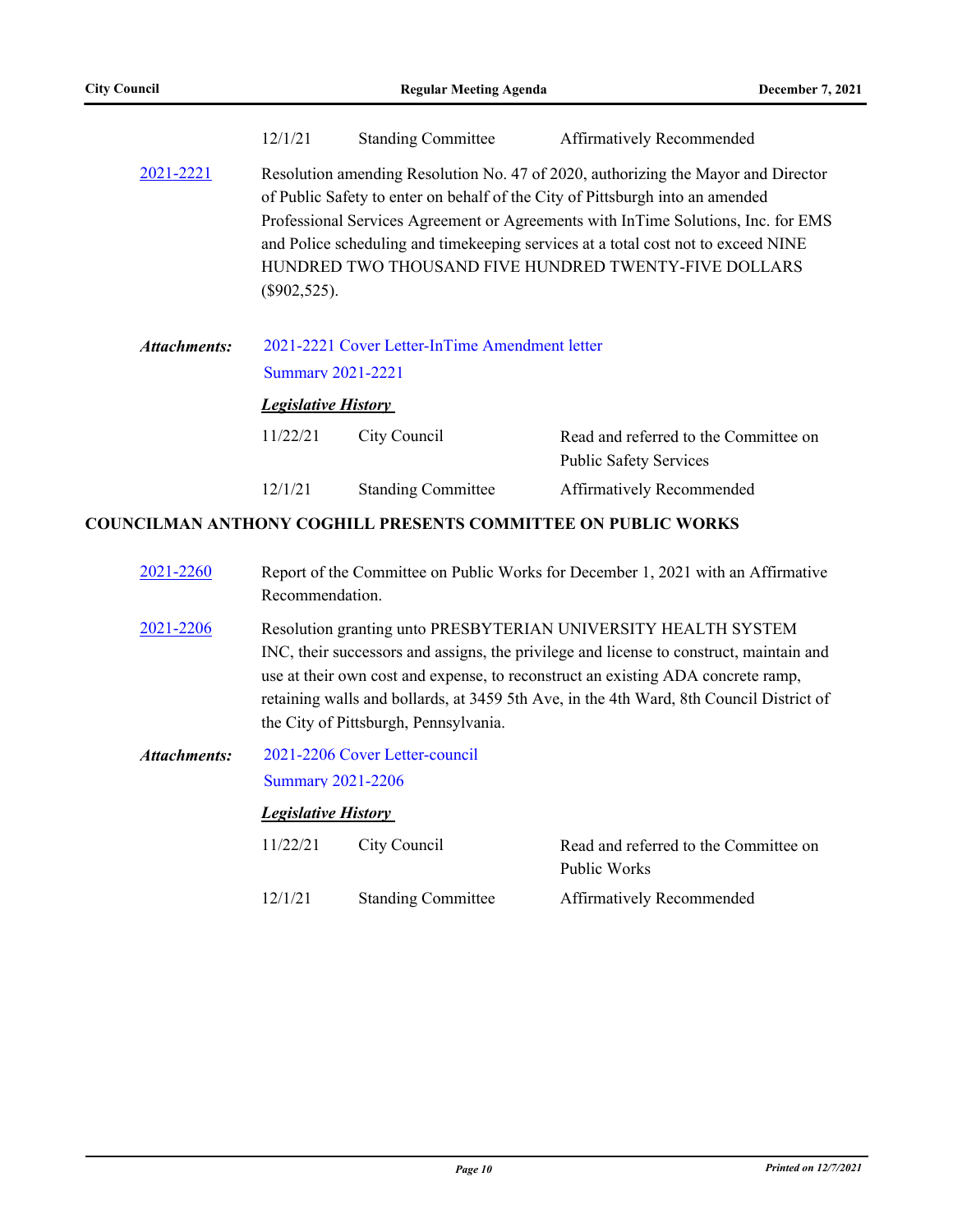| 2021-2207           | Resolution granting unto ERTUGRUL & NESLIHAN KILIC, their successors and<br>assigns, the privilege and license to construct, maintain and use at their own cost and<br>expense, to reconstruct $(3)$ three existing sets of steps, and to install $(4)$ four tree pits,<br>and an awning, at 4632 Centre Ave, in the 4th Ward, 8th Council District of the City<br>of Pittsburgh, Pennsylvania. |                                    |                                                       |  |  |
|---------------------|-------------------------------------------------------------------------------------------------------------------------------------------------------------------------------------------------------------------------------------------------------------------------------------------------------------------------------------------------------------------------------------------------|------------------------------------|-------------------------------------------------------|--|--|
| <b>Attachments:</b> |                                                                                                                                                                                                                                                                                                                                                                                                 | 2021-2207 Cover Letter-council     |                                                       |  |  |
|                     |                                                                                                                                                                                                                                                                                                                                                                                                 | 2021-2207-D-1008 - 4632 Centre Ave |                                                       |  |  |
|                     |                                                                                                                                                                                                                                                                                                                                                                                                 | <b>Summary 2021-2207</b>           |                                                       |  |  |
|                     | <b>Legislative History</b>                                                                                                                                                                                                                                                                                                                                                                      |                                    |                                                       |  |  |
|                     | 11/22/21                                                                                                                                                                                                                                                                                                                                                                                        | City Council                       | Read and referred to the Committee on<br>Public Works |  |  |
|                     | 12/1/21                                                                                                                                                                                                                                                                                                                                                                                         | <b>Standing Committee</b>          | Affirmatively Recommended                             |  |  |
| 2021-2208           | Resolution granting unto MCKNIGHT BANK TOWER LLC, their successors and<br>assigns, the privilege and license to construct, maintain and use at their own cost and<br>expense, to install a new projecting sign, at 404 Wood Street, in the 1st Ward, 6th<br>Council District of the City of Pittsburgh, Pennsylvania.                                                                           |                                    |                                                       |  |  |
| <b>Attachments:</b> | 2021-2208 Cover Letter-council                                                                                                                                                                                                                                                                                                                                                                  |                                    |                                                       |  |  |
|                     | 2021-2208-D-1007 - 404 Wood Street                                                                                                                                                                                                                                                                                                                                                              |                                    |                                                       |  |  |
|                     | <b>Summary 2021-2208</b>                                                                                                                                                                                                                                                                                                                                                                        |                                    |                                                       |  |  |
|                     | <b>Legislative History</b>                                                                                                                                                                                                                                                                                                                                                                      |                                    |                                                       |  |  |
|                     | 11/22/21                                                                                                                                                                                                                                                                                                                                                                                        | City Council                       | Read and referred to the Committee on<br>Public Works |  |  |
|                     | 12/1/21                                                                                                                                                                                                                                                                                                                                                                                         | <b>Standing Committee</b>          | Affirmatively Recommended                             |  |  |
| 2021-2209           | Resolution granting unto 5803 CENTRE LLC, their successors and assigns, the<br>privilege and license to construct, maintain and use at their own cost and expense, to<br>install below grade shoring, along Commerce Street, at 5803 Centre Ave (rear), in<br>the 8th Ward, 7th Council District of the City of Pittsburgh, Pennsylvania.                                                       |                                    |                                                       |  |  |
| <b>Attachments:</b> | 2021-2209 Cover Letter-council                                                                                                                                                                                                                                                                                                                                                                  |                                    |                                                       |  |  |
|                     | 2021-2209-D-1005 - 5803 Centre Ave                                                                                                                                                                                                                                                                                                                                                              |                                    |                                                       |  |  |
|                     | <b>Summary 2021-2209</b>                                                                                                                                                                                                                                                                                                                                                                        |                                    |                                                       |  |  |
|                     | <b>Legislative History</b>                                                                                                                                                                                                                                                                                                                                                                      |                                    |                                                       |  |  |
|                     | 11/22/21                                                                                                                                                                                                                                                                                                                                                                                        | City Council                       | Read and referred to the Committee on<br>Public Works |  |  |
|                     | 12/1/21                                                                                                                                                                                                                                                                                                                                                                                         | <b>Standing Committee</b>          | Affirmatively Recommended                             |  |  |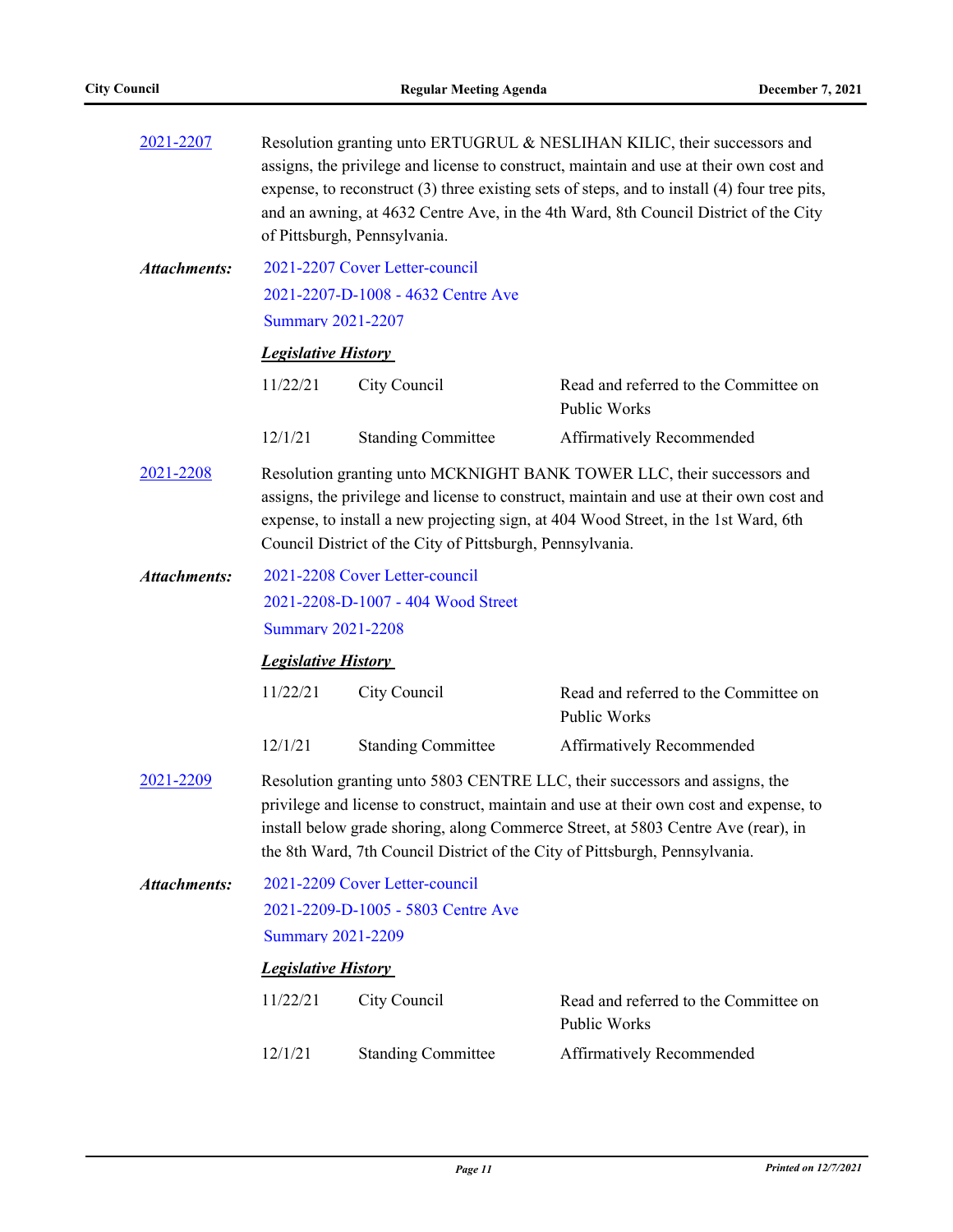| 2021-2210           | Resolution granting unto GUSTAVO & EMILY CARDONA, their successors and<br>assigns, the privilege and license to construct, maintain and use at their own cost and<br>expense an existing retaining wall presently constructed in the right-of-way at 130<br>Burr Street, in the 16th Ward, 3rd Council District of the City of Pittsburgh,<br>Pennsylvania.                                                                                                                                                                                           |                                |                                                              |  |
|---------------------|-------------------------------------------------------------------------------------------------------------------------------------------------------------------------------------------------------------------------------------------------------------------------------------------------------------------------------------------------------------------------------------------------------------------------------------------------------------------------------------------------------------------------------------------------------|--------------------------------|--------------------------------------------------------------|--|
| <b>Attachments:</b> |                                                                                                                                                                                                                                                                                                                                                                                                                                                                                                                                                       | 2021-2210 Cover Letter-council |                                                              |  |
|                     |                                                                                                                                                                                                                                                                                                                                                                                                                                                                                                                                                       | 2021-2210-D-1004 - 130 Burr St |                                                              |  |
|                     | <b>Summary 2021-2210</b>                                                                                                                                                                                                                                                                                                                                                                                                                                                                                                                              |                                |                                                              |  |
|                     | <b>Legislative History</b>                                                                                                                                                                                                                                                                                                                                                                                                                                                                                                                            |                                |                                                              |  |
|                     | 11/22/21                                                                                                                                                                                                                                                                                                                                                                                                                                                                                                                                              | City Council                   | Read and referred to the Committee on<br>Public Works        |  |
|                     | 12/1/21                                                                                                                                                                                                                                                                                                                                                                                                                                                                                                                                               | <b>Standing Committee</b>      | Affirmatively Recommended                                    |  |
| 2021-2211           | Resolution granting unto PEARL STREET TOWNHOMES LP, their successors and<br>assigns, the privilege and license to construct, maintain and use at their own cost and<br>expense, to install an underground storm<br>sewer, at 210 Pearl Street, in the 9th Ward, 7th Council District of the City of<br>Pittsburgh, Pennsylvania.                                                                                                                                                                                                                      |                                |                                                              |  |
| <b>Attachments:</b> | 2021-2211 Cover Letter-council                                                                                                                                                                                                                                                                                                                                                                                                                                                                                                                        |                                |                                                              |  |
|                     | 2021-2211-D-1002 - 210 Pearl St                                                                                                                                                                                                                                                                                                                                                                                                                                                                                                                       |                                |                                                              |  |
|                     | <b>Summary 2021-2211</b>                                                                                                                                                                                                                                                                                                                                                                                                                                                                                                                              |                                |                                                              |  |
|                     | <b>Legislative History</b>                                                                                                                                                                                                                                                                                                                                                                                                                                                                                                                            |                                |                                                              |  |
|                     | 11/22/21                                                                                                                                                                                                                                                                                                                                                                                                                                                                                                                                              | City Council                   | Read and referred to the Committee on<br><b>Public Works</b> |  |
|                     | 12/1/21                                                                                                                                                                                                                                                                                                                                                                                                                                                                                                                                               | <b>Standing Committee</b>      | Affirmatively Recommended                                    |  |
| 2021-2244           | Resolution providing for a second supplemental agreement with Michael Baker for<br>Contract Administration and Construction Inspection Service costs associated with<br>the Small Grants Projects Agreement and providing for the payment of costs thereof<br>relating to Allegheny Circle Phase 2, not to exceed One Hundred and Ninety<br>Thousand Six Hundred Sixty-Three dollars and Five cents (\$190,663.05); a Fifty<br>Thousand Five Hundred Seventy Seven Dollar and Sixty Three cent (\$50,577.63)<br>increase from the previous agreement. |                                |                                                              |  |
| <b>Attachments:</b> | 2021-2244 Cover Letter Sign Small Grants - Allegheny Circle Phase 2 A                                                                                                                                                                                                                                                                                                                                                                                                                                                                                 |                                |                                                              |  |
|                     | <b>Summary 2021-2244</b>                                                                                                                                                                                                                                                                                                                                                                                                                                                                                                                              |                                |                                                              |  |
|                     | <b>Legislative History</b>                                                                                                                                                                                                                                                                                                                                                                                                                                                                                                                            |                                |                                                              |  |
|                     | 11/30/21                                                                                                                                                                                                                                                                                                                                                                                                                                                                                                                                              | City Council                   | Waived under Rule 8                                          |  |
|                     | 11/30/21                                                                                                                                                                                                                                                                                                                                                                                                                                                                                                                                              | City Council                   | Read and referred to the Committee on<br>Public Works        |  |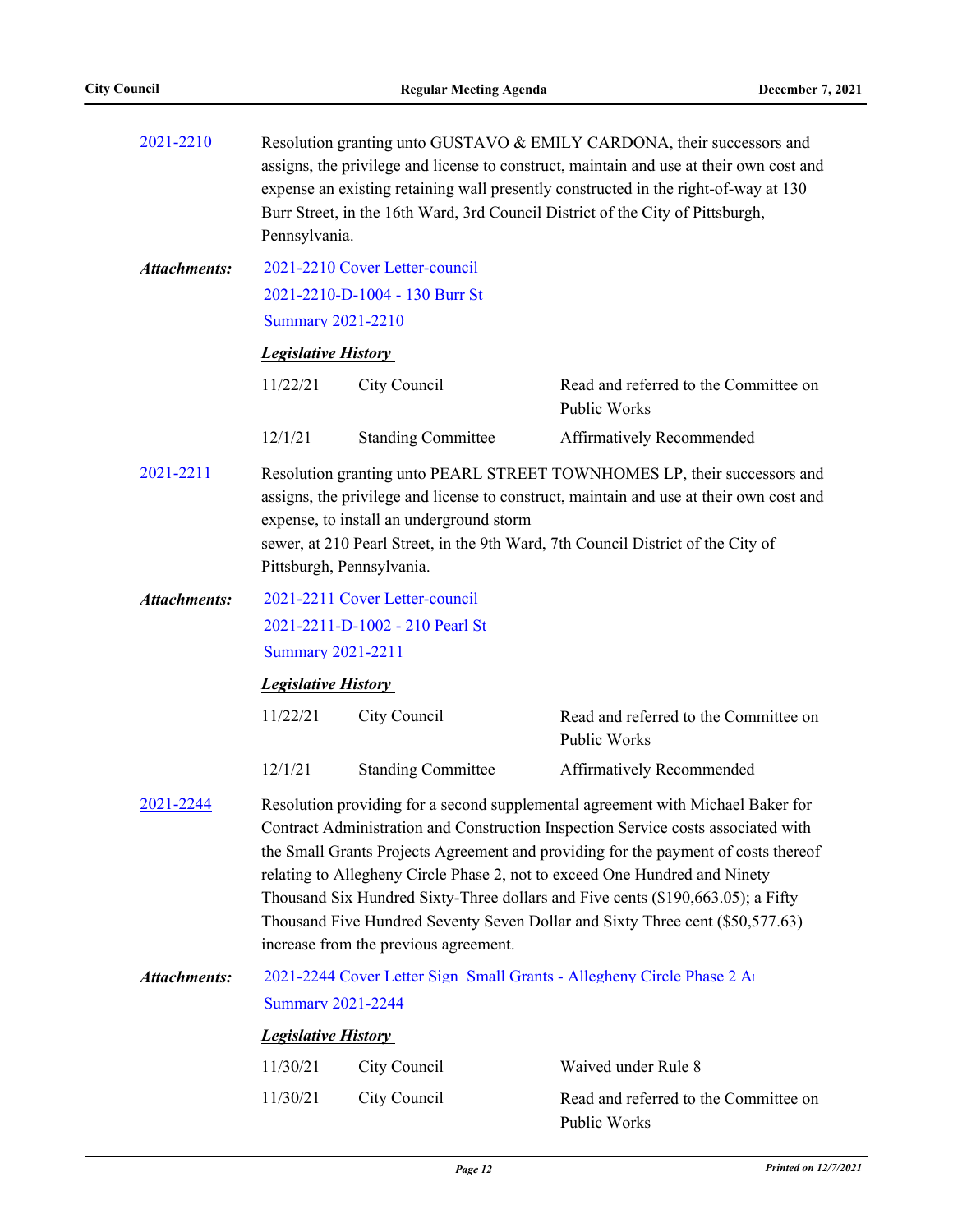| Resolution authorizing the Mayor and the Director of the Department of Public<br>Works to enter into a Professional Services Agreement between the City of<br>Pittsburgh and Air Cleaning Systems Incorporated for design, engineering, and<br>installation services of emergency response vehicle exhaust systems at multiple<br>locations throughout the City of Pittsburgh (Medic 2, Medic 3, Medic 4, Medic 6,<br>Medic 8, Medic 9, Medic 10, Medic 11, Medic 14, EMS Training Facility, and<br>EMS Headquarters) at a cost not to exceed SIX HUNDRED FIFTY FOUR<br>THOUSAND TWO HUNDRED SEVENTY TWO DOLLARS AND FORTY<br>CENTS (\$654,272.40).<br>2021-2245 Cover Letter Agreement Air Cleaning Systems EMS Exhasut<br><b>Summary 2021-2245</b><br><b>Legislative History</b><br>11/30/21<br>City Council<br>Waived under Rule 8<br>11/30/21<br>City Council<br>Read and referred to the Committee on<br>Public Works<br>12/1/21<br><b>Standing Committee</b><br>Affirmatively Recommended<br>Ordinance amending the Pittsburgh Code of Ordinances, Title Four, "Public Places<br>and Property", and Title Five, "Traffic", and Article Five, "Legislative", Chapter 151,<br>to regulate parking in City-owned surface lots, City-utilized property and on-street<br>parking spaces reserved for paid parking for City employees.<br>SPONSOR /S: COUNCIL MEMBER KAIL-SMITH AND COUNCIL MEMBER<br><b>BURGESS</b><br><b>Legislative History</b><br>11/30/21<br>City Council<br>Waived under Rule 8<br>11/30/21<br>City Council<br>Read and referred to the Committee on<br>Public Works<br><b>AMENDED</b><br>12/1/21<br><b>Standing Committee</b><br><b>Standing Committee</b><br>12/1/21<br>Affirmatively Recommended as Amended<br>COUNCILMAN BOBBY WILSON PRESENTS COMMITTEE ON LAND USE & ECONOMIC |                     | 12/1/21 | <b>Standing Committee</b> | Affirmatively Recommended |  |  |
|-----------------------------------------------------------------------------------------------------------------------------------------------------------------------------------------------------------------------------------------------------------------------------------------------------------------------------------------------------------------------------------------------------------------------------------------------------------------------------------------------------------------------------------------------------------------------------------------------------------------------------------------------------------------------------------------------------------------------------------------------------------------------------------------------------------------------------------------------------------------------------------------------------------------------------------------------------------------------------------------------------------------------------------------------------------------------------------------------------------------------------------------------------------------------------------------------------------------------------------------------------------------------------------------------------------------------------------------------------------------------------------------------------------------------------------------------------------------------------------------------------------------------------------------------------------------------------------------------------------------------------------------------------------------------------------------------------------------------------------------------------------------------------------------------------------|---------------------|---------|---------------------------|---------------------------|--|--|
|                                                                                                                                                                                                                                                                                                                                                                                                                                                                                                                                                                                                                                                                                                                                                                                                                                                                                                                                                                                                                                                                                                                                                                                                                                                                                                                                                                                                                                                                                                                                                                                                                                                                                                                                                                                                           | 2021-2245           |         |                           |                           |  |  |
|                                                                                                                                                                                                                                                                                                                                                                                                                                                                                                                                                                                                                                                                                                                                                                                                                                                                                                                                                                                                                                                                                                                                                                                                                                                                                                                                                                                                                                                                                                                                                                                                                                                                                                                                                                                                           | <b>Attachments:</b> |         |                           |                           |  |  |
|                                                                                                                                                                                                                                                                                                                                                                                                                                                                                                                                                                                                                                                                                                                                                                                                                                                                                                                                                                                                                                                                                                                                                                                                                                                                                                                                                                                                                                                                                                                                                                                                                                                                                                                                                                                                           |                     |         |                           |                           |  |  |
|                                                                                                                                                                                                                                                                                                                                                                                                                                                                                                                                                                                                                                                                                                                                                                                                                                                                                                                                                                                                                                                                                                                                                                                                                                                                                                                                                                                                                                                                                                                                                                                                                                                                                                                                                                                                           |                     |         |                           |                           |  |  |
|                                                                                                                                                                                                                                                                                                                                                                                                                                                                                                                                                                                                                                                                                                                                                                                                                                                                                                                                                                                                                                                                                                                                                                                                                                                                                                                                                                                                                                                                                                                                                                                                                                                                                                                                                                                                           |                     |         |                           |                           |  |  |
|                                                                                                                                                                                                                                                                                                                                                                                                                                                                                                                                                                                                                                                                                                                                                                                                                                                                                                                                                                                                                                                                                                                                                                                                                                                                                                                                                                                                                                                                                                                                                                                                                                                                                                                                                                                                           |                     |         |                           |                           |  |  |
|                                                                                                                                                                                                                                                                                                                                                                                                                                                                                                                                                                                                                                                                                                                                                                                                                                                                                                                                                                                                                                                                                                                                                                                                                                                                                                                                                                                                                                                                                                                                                                                                                                                                                                                                                                                                           | 2021-2255           |         |                           |                           |  |  |
|                                                                                                                                                                                                                                                                                                                                                                                                                                                                                                                                                                                                                                                                                                                                                                                                                                                                                                                                                                                                                                                                                                                                                                                                                                                                                                                                                                                                                                                                                                                                                                                                                                                                                                                                                                                                           |                     |         |                           |                           |  |  |
|                                                                                                                                                                                                                                                                                                                                                                                                                                                                                                                                                                                                                                                                                                                                                                                                                                                                                                                                                                                                                                                                                                                                                                                                                                                                                                                                                                                                                                                                                                                                                                                                                                                                                                                                                                                                           |                     |         |                           |                           |  |  |
|                                                                                                                                                                                                                                                                                                                                                                                                                                                                                                                                                                                                                                                                                                                                                                                                                                                                                                                                                                                                                                                                                                                                                                                                                                                                                                                                                                                                                                                                                                                                                                                                                                                                                                                                                                                                           |                     |         |                           |                           |  |  |
|                                                                                                                                                                                                                                                                                                                                                                                                                                                                                                                                                                                                                                                                                                                                                                                                                                                                                                                                                                                                                                                                                                                                                                                                                                                                                                                                                                                                                                                                                                                                                                                                                                                                                                                                                                                                           |                     |         |                           |                           |  |  |
|                                                                                                                                                                                                                                                                                                                                                                                                                                                                                                                                                                                                                                                                                                                                                                                                                                                                                                                                                                                                                                                                                                                                                                                                                                                                                                                                                                                                                                                                                                                                                                                                                                                                                                                                                                                                           |                     |         |                           |                           |  |  |
|                                                                                                                                                                                                                                                                                                                                                                                                                                                                                                                                                                                                                                                                                                                                                                                                                                                                                                                                                                                                                                                                                                                                                                                                                                                                                                                                                                                                                                                                                                                                                                                                                                                                                                                                                                                                           |                     |         |                           |                           |  |  |

# **DEVELOPMENT**

[2021-2261](http://pittsburgh.legistar.com/gateway.aspx?m=l&id=/matter.aspx?key=27163) Report of the Committee on Land Use and Economic Development for December 1, 2021 with an Affirmative Recommendation.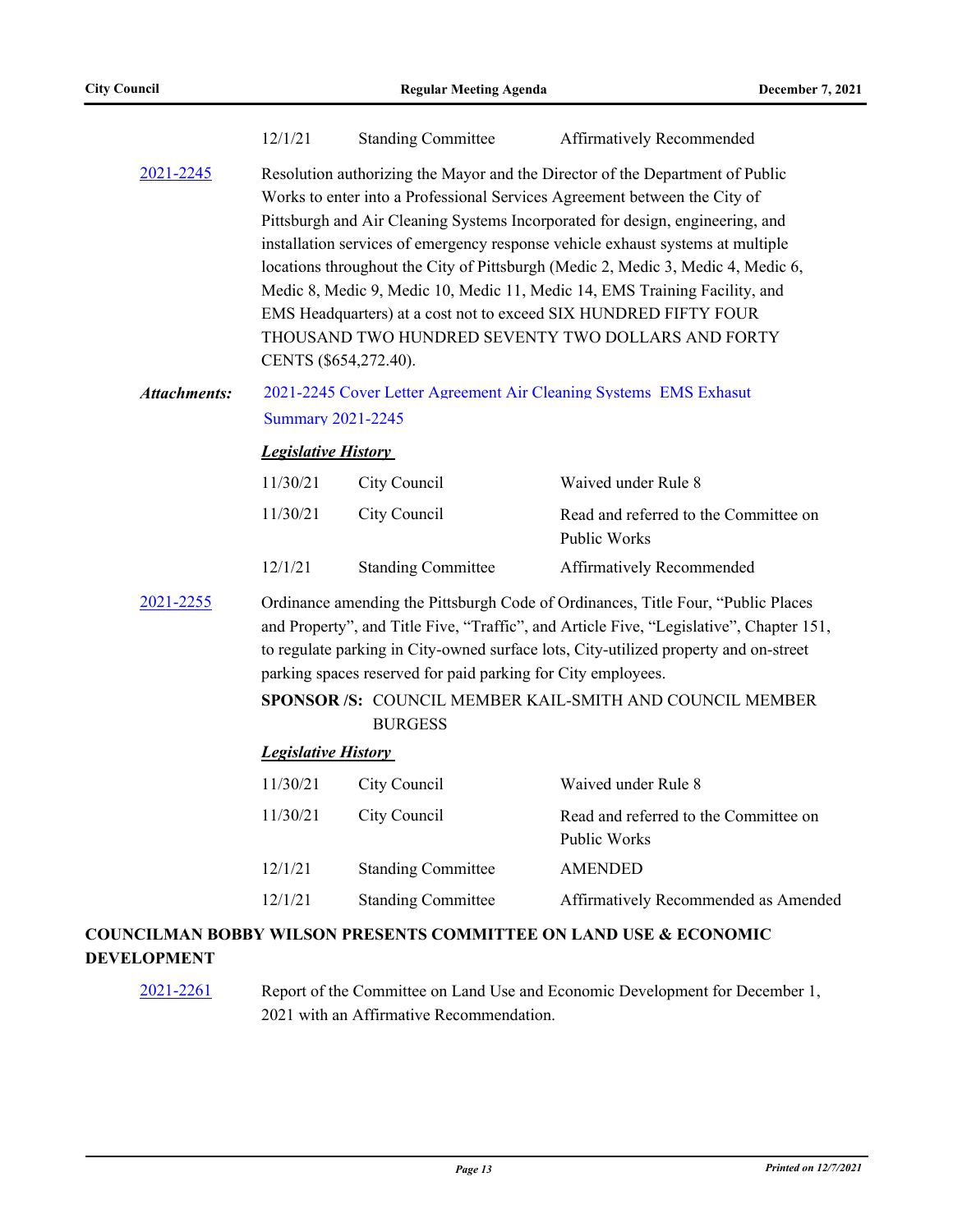| 2021-2200           | Ordinance amending and supplementing the Pittsburgh City Code, Title Five: Traffic,<br>Article VII: Parking, Chapter 541: General Parking Regulations, Section 541.02:<br>Prohibitions in Specified Places.                                                                                                                                                                                                                                                                                                                                                                                                                   |                           |                                                                            |  |
|---------------------|-------------------------------------------------------------------------------------------------------------------------------------------------------------------------------------------------------------------------------------------------------------------------------------------------------------------------------------------------------------------------------------------------------------------------------------------------------------------------------------------------------------------------------------------------------------------------------------------------------------------------------|---------------------------|----------------------------------------------------------------------------|--|
|                     | SPONSOR /S: COUNCIL MEMBER WILSON                                                                                                                                                                                                                                                                                                                                                                                                                                                                                                                                                                                             |                           |                                                                            |  |
|                     | <b>Legislative History</b>                                                                                                                                                                                                                                                                                                                                                                                                                                                                                                                                                                                                    |                           |                                                                            |  |
|                     | 11/16/21                                                                                                                                                                                                                                                                                                                                                                                                                                                                                                                                                                                                                      | City Council              | Read and referred to the Committee on<br>Land Use and Economic Development |  |
|                     | 11/22/21                                                                                                                                                                                                                                                                                                                                                                                                                                                                                                                                                                                                                      | <b>Standing Committee</b> | <b>AMENDED</b>                                                             |  |
|                     | 11/22/21                                                                                                                                                                                                                                                                                                                                                                                                                                                                                                                                                                                                                      | <b>Standing Committee</b> | Held in Committee to the Committee on<br>Land Use and Economic Development |  |
|                     | 12/1/21                                                                                                                                                                                                                                                                                                                                                                                                                                                                                                                                                                                                                       | <b>Standing Committee</b> | <b>AMENDED</b>                                                             |  |
|                     | 12/1/21                                                                                                                                                                                                                                                                                                                                                                                                                                                                                                                                                                                                                       | <b>Standing Committee</b> | Affirmatively Recommended as Amended                                       |  |
| 2021-2224           | Resolution further amending Resolution No. 647 of 2020, effective December 23,<br>2020, as amended, entitled "Resolution adopting and approving the 2021 Capital<br>Budget and the 2021 Community Development Block Grant Program, and the 2021<br>through 2026 Capital Improvement Program," so as to identify specific Public Service<br>Grant projects of the Mayor's Office and authorize a subsequent Agreement or<br>Agreements for operation/administrative expenses, maintenance, purchase of<br>equipment, and/or rehabilitation of neighborhood facilities on behalf of the residents of<br>the City of Pittsburgh. |                           |                                                                            |  |
| <b>Attachments:</b> | 2021-2224 Cover Letter-Public Service Grant PY21 MO Legislation Lett<br><b>Summary 2021-2224</b>                                                                                                                                                                                                                                                                                                                                                                                                                                                                                                                              |                           |                                                                            |  |
|                     | <b>Legislative History</b>                                                                                                                                                                                                                                                                                                                                                                                                                                                                                                                                                                                                    |                           |                                                                            |  |
|                     | 11/22/21                                                                                                                                                                                                                                                                                                                                                                                                                                                                                                                                                                                                                      | City Council              | Read and referred to the Committee on<br>Land Use and Economic Development |  |
|                     | 12/1/21                                                                                                                                                                                                                                                                                                                                                                                                                                                                                                                                                                                                                       | <b>Standing Committee</b> | Affirmatively Recommended                                                  |  |

# **COUNCILWOMAN ERIKA STRASSBURGER PRESENTS COMMITTEE ON INNOVATION, PERFORMANCE AND ASSET MANAGEMENT**

[2021-2262](http://pittsburgh.legistar.com/gateway.aspx?m=l&id=/matter.aspx?key=27164) Report of the Committee on Innovation, Performance and Asset Management for December 1, 2021 with an Affirmative Recommendation.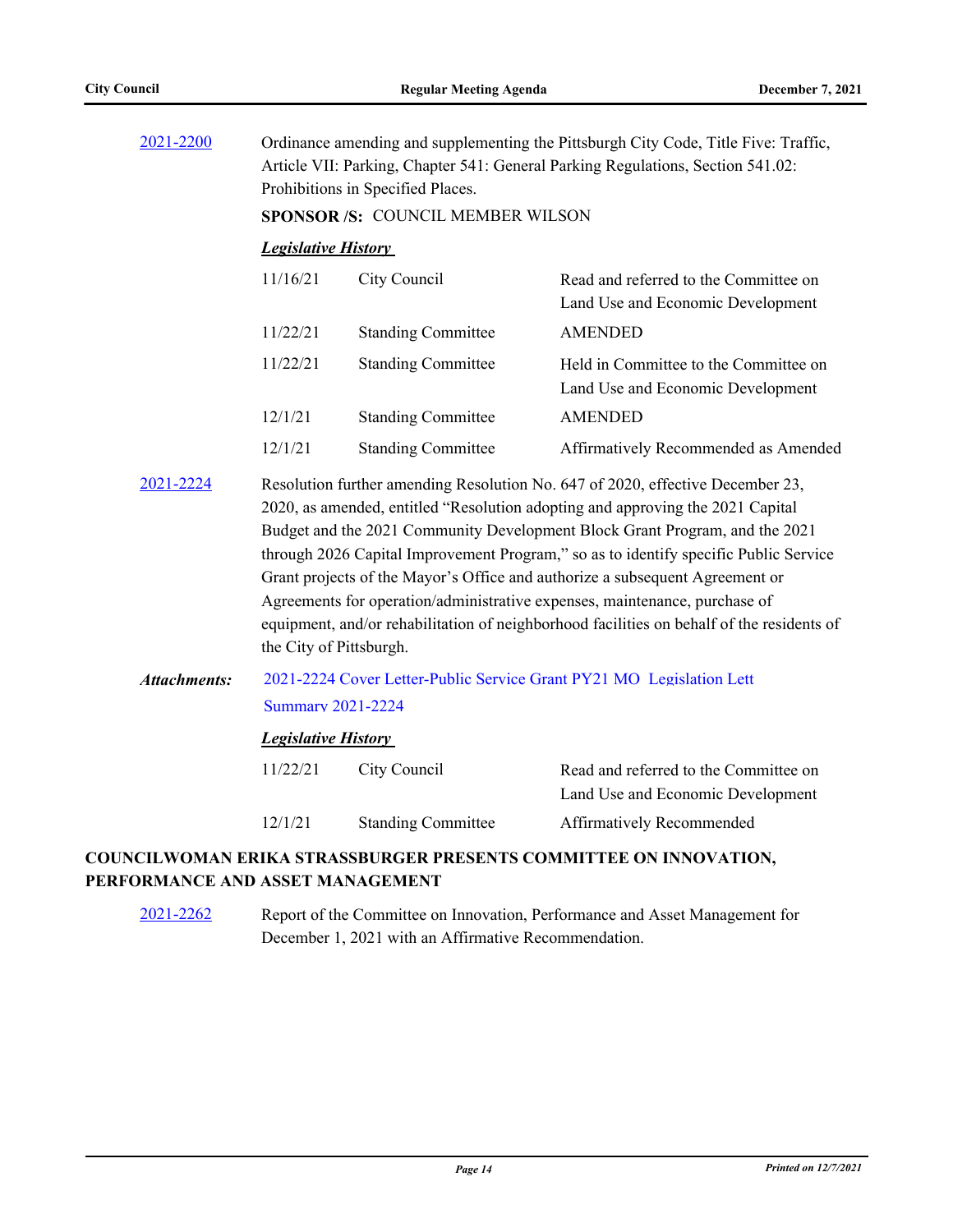| 2021-2222                                                                                                                                                                                                                                                                                                                                                                                                         | Resolution authorizing the Mayor and the Director of Innovation & Performance to<br>enter into a two (2) year professional service agreement with Victor Stanley services<br>to meet the needs of the City of Pittsburgh at a sum not to exceed Two Hundred<br>Twelve Thousand One Hundred and Sixty Six Dollars (\$212,166) |                                                     |                                                                                          |  |  |
|-------------------------------------------------------------------------------------------------------------------------------------------------------------------------------------------------------------------------------------------------------------------------------------------------------------------------------------------------------------------------------------------------------------------|------------------------------------------------------------------------------------------------------------------------------------------------------------------------------------------------------------------------------------------------------------------------------------------------------------------------------|-----------------------------------------------------|------------------------------------------------------------------------------------------|--|--|
| <b>Attachments:</b>                                                                                                                                                                                                                                                                                                                                                                                               | 2021-2222 Cover Letter-Victor Stanley Letter-signed                                                                                                                                                                                                                                                                          |                                                     |                                                                                          |  |  |
|                                                                                                                                                                                                                                                                                                                                                                                                                   |                                                                                                                                                                                                                                                                                                                              | 2021-2222-WCP21-038 Victor Stanley                  |                                                                                          |  |  |
|                                                                                                                                                                                                                                                                                                                                                                                                                   |                                                                                                                                                                                                                                                                                                                              | <b>Summary 2021-2222</b>                            |                                                                                          |  |  |
|                                                                                                                                                                                                                                                                                                                                                                                                                   | <b>Legislative History</b>                                                                                                                                                                                                                                                                                                   |                                                     |                                                                                          |  |  |
|                                                                                                                                                                                                                                                                                                                                                                                                                   | 11/22/21                                                                                                                                                                                                                                                                                                                     | City Council                                        | Read and referred to the Committee on<br>Innovation, Performance and Asset<br>Management |  |  |
|                                                                                                                                                                                                                                                                                                                                                                                                                   | 12/1/21                                                                                                                                                                                                                                                                                                                      | <b>Standing Committee</b>                           | Affirmatively Recommended                                                                |  |  |
| 2021-2223                                                                                                                                                                                                                                                                                                                                                                                                         | Resolution amending Resolution No. 676 which authorized the City of Pittsburgh to<br>enter into an Agreement with Maalka to provide a Building Benchmarking<br>Management Platform Software Solution by extending the term of the contract by 3<br>years at a cost not to exceed \$80,000.                                   |                                                     |                                                                                          |  |  |
| <b>Attachments:</b>                                                                                                                                                                                                                                                                                                                                                                                               |                                                                                                                                                                                                                                                                                                                              | 2021-2223 Cover Letter-Letter 2021 Maalka Amendment |                                                                                          |  |  |
|                                                                                                                                                                                                                                                                                                                                                                                                                   | <b>Summary 2021-2223</b><br><b>Legislative History</b>                                                                                                                                                                                                                                                                       |                                                     |                                                                                          |  |  |
|                                                                                                                                                                                                                                                                                                                                                                                                                   |                                                                                                                                                                                                                                                                                                                              |                                                     |                                                                                          |  |  |
|                                                                                                                                                                                                                                                                                                                                                                                                                   | 11/22/21                                                                                                                                                                                                                                                                                                                     | City Council                                        | Read and referred to the Committee on<br>Innovation, Performance and Asset<br>Management |  |  |
|                                                                                                                                                                                                                                                                                                                                                                                                                   | 12/1/21                                                                                                                                                                                                                                                                                                                      | <b>Standing Committee</b>                           | Affirmatively Recommended                                                                |  |  |
| 2021-2227<br>Resolution authoring the Mayor, City Clerk and/or Director of the Department of<br>Innovation and Performance to enter into a Contract or Contracts, or Agreement or<br>Agreements with Preservica Inc. for public access and digital preservation software<br>for the Records Management Division. Total cost not to exceed \$64,100 over five<br>years.<br>SPONSOR /S: COUNCIL MEMBER STRASSBURGER |                                                                                                                                                                                                                                                                                                                              |                                                     |                                                                                          |  |  |
|                                                                                                                                                                                                                                                                                                                                                                                                                   | <b>Legislative History</b>                                                                                                                                                                                                                                                                                                   |                                                     |                                                                                          |  |  |
|                                                                                                                                                                                                                                                                                                                                                                                                                   | 11/22/21                                                                                                                                                                                                                                                                                                                     | City Council                                        | Read and referred to the Committee on<br>Innovation, Performance and Asset<br>Management |  |  |
|                                                                                                                                                                                                                                                                                                                                                                                                                   | 12/1/21                                                                                                                                                                                                                                                                                                                      | <b>Standing Committee</b>                           | Affirmatively Recommended                                                                |  |  |

# **COUNCILWOMAN DEBORAH L. GROSS PRESENTS COMMITTEE ON INTERGOVERNMENTAL AFFAIRS**